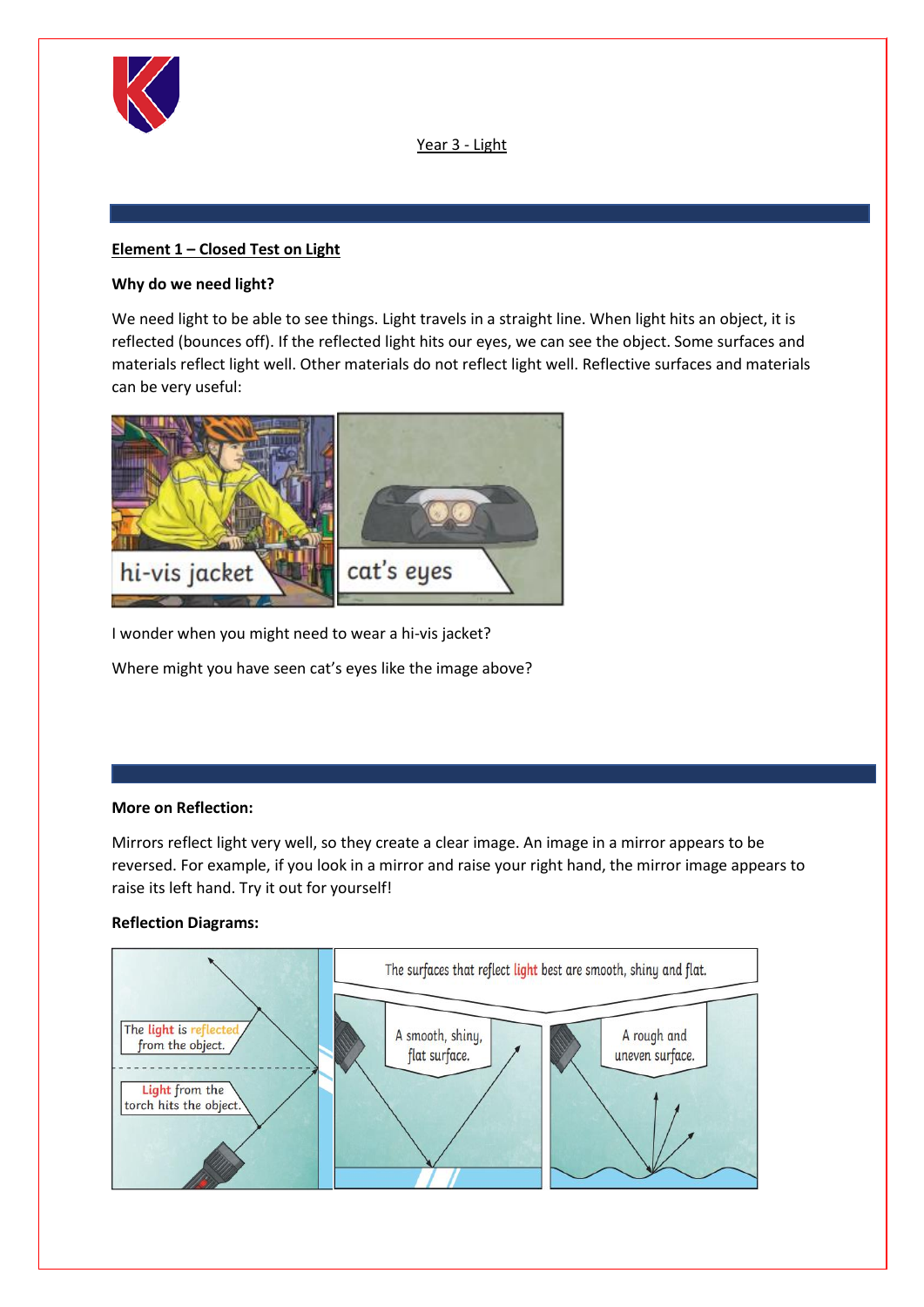

### **Light Sources and Shadows:**

A shadow is caused when light is blocked by an opaque object. A shadow is larger when an object is closer to the light source. This is because it blocks more of the light.



When the light source is directly above the object, the shadow will be directly underneath.



When a light source is to one side of an object, the shadow will appear on the opposite side. The shadow will also be longer.

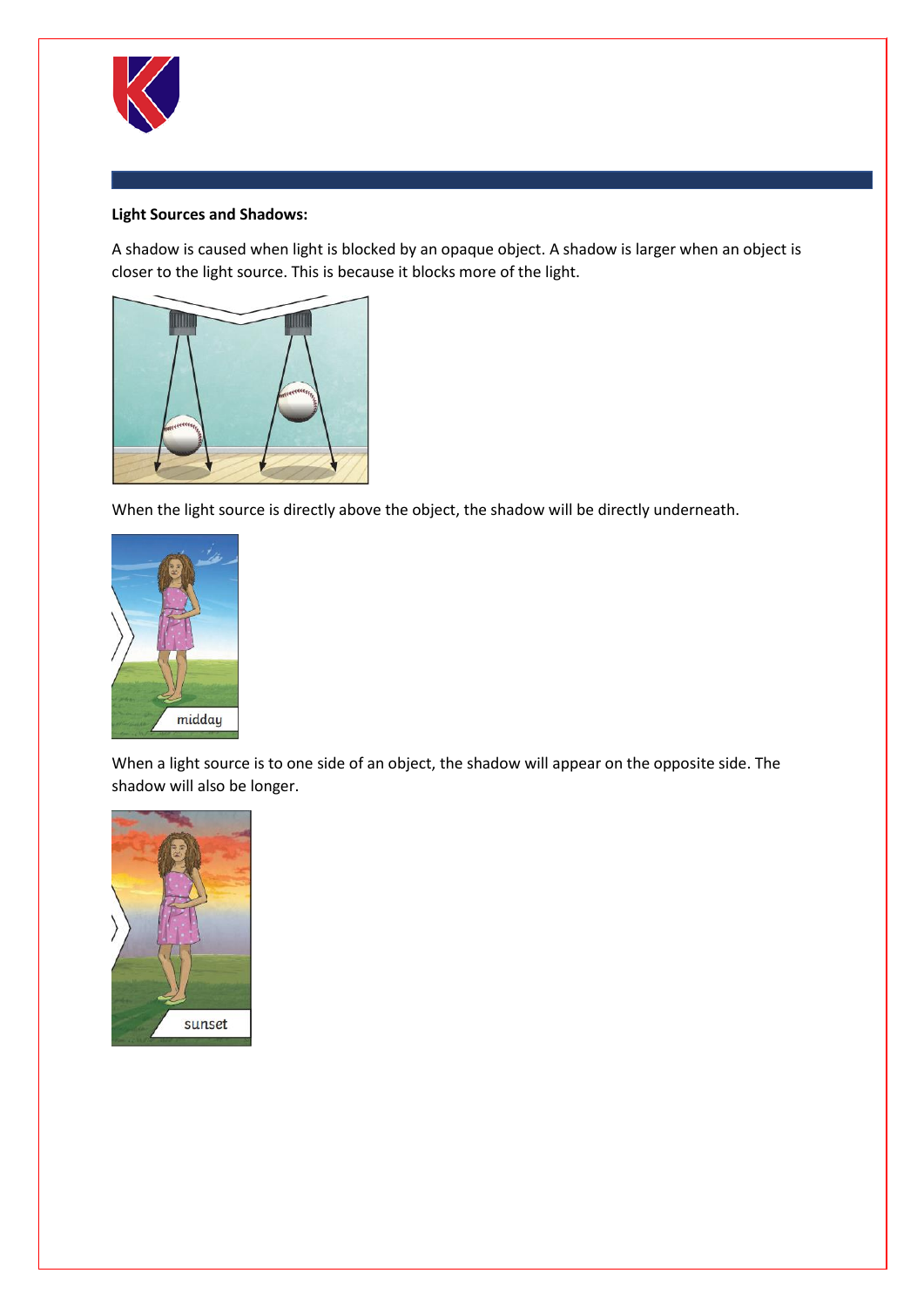

# **Key Vocabulary:**

| <b>Key Vocabulary</b> |                                                                                                                                                        |  |  |  |
|-----------------------|--------------------------------------------------------------------------------------------------------------------------------------------------------|--|--|--|
| pupil                 | The black part of the eye which lets<br>light in.                                                                                                      |  |  |  |
| retina                | A layer at the very back of the eye.<br>The retina takes the light the eye<br>receives. It then changes it into<br>nerve signals to send to the brain. |  |  |  |
| shadow                | An area of darkness where light has<br>been blocked.                                                                                                   |  |  |  |
| opaque                | Describes objects that do not let any<br>light pass through them.                                                                                      |  |  |  |
| translucent           | Describes objects that let some light<br>through, but scatter the light so we<br>can't see through them properly.                                      |  |  |  |
| transparent           | Describes objects that let light travel<br>through them easily, meaning that<br>you can see through the object.                                        |  |  |  |



### **Element 1 – Closed Test**

- 1) How are we able to see objects?
- 2) Where would you see 'cat's eyes'?
- 3) Which surfaces are the best for reflecting light?
- 4) What time of day would your shadow appear longer in length?
- 5) What is the difference between opaque and transparent.

### **Element 2**

- 1) Can you make a list of all the different light sources in your house?
- 2) What might you use as a light source if there was a power cut?

## **Extra Challenge:**

Can you find, draw and label things in your house that are: Opaque, translucent and transparent? How many of each can you find?